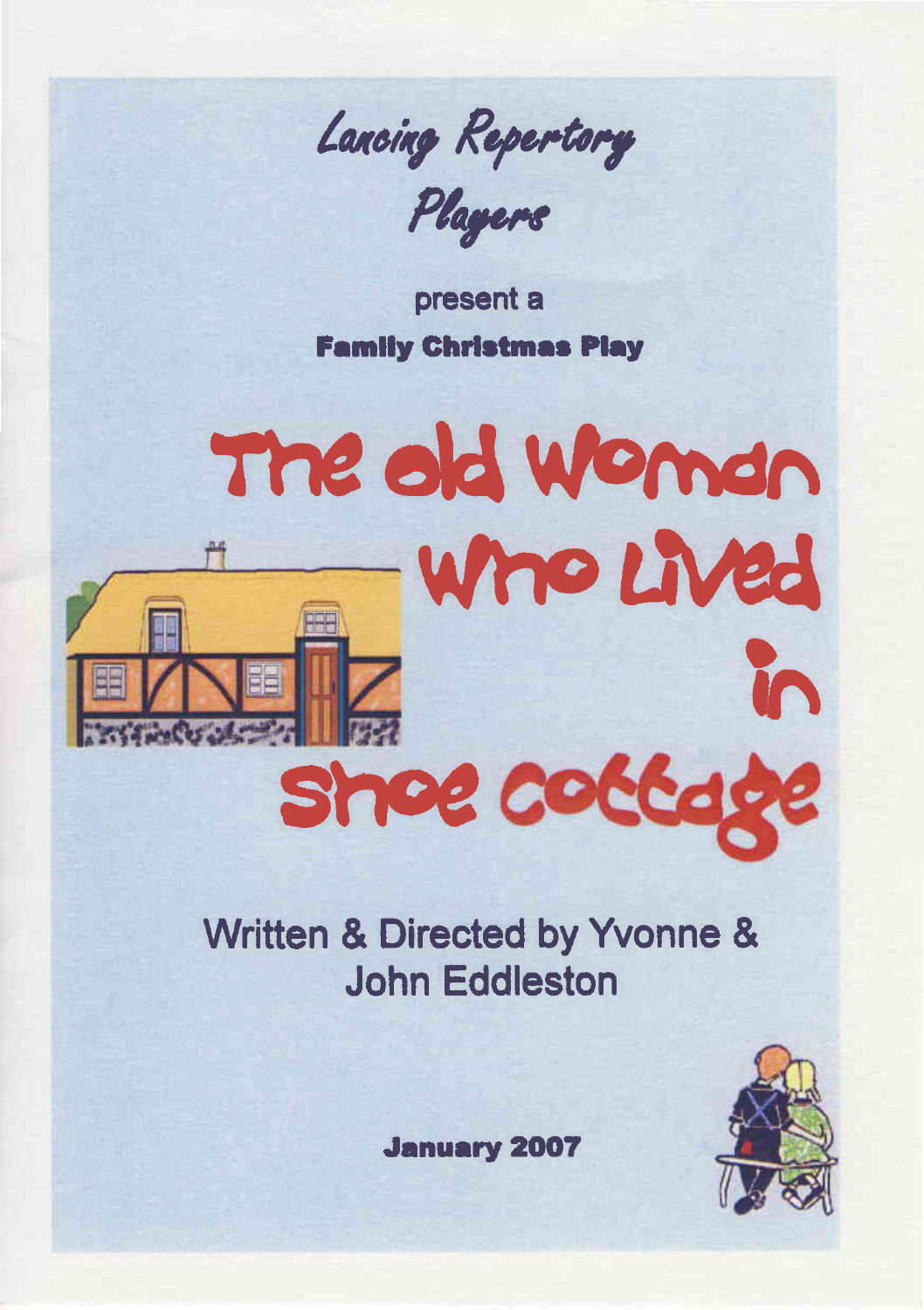### Directors' Messoge

We hope you all had a good Christmas and are looking forward to a happy 2007.

We have tried to do something a little different for our first production of the New Year. Rather than a traditional Pantomime, or even a play with a Christmas theme, (although the action takes place in the days leading up to Christmas), we decided on something more realistic. Even so we have included lots of songs and hopefully a few jokes to make you smile.

This is the first time we have directed a play together and so far we haven't had to consult the divorce lawyers.

So sit back, enjoy the play and join in the songs. lf you don't know the words just take off your shoes and hum along.

Yvonne and John Eddlerton





Actors and Actresses of any Size or Age! Experience is Useful but not Essential.

Also anyone interested in working Backstage with Props, Costumes, Sets, Light & Sound, Prompt and much more!

Please come along to our HQ at Wembley Gardens, Lancing. Tuesdays and Fridays 7.30 - 9.30pm. or ring Rosalind Dickinson - 01903 521221

Visit our website: www.lancinqrep.co.uk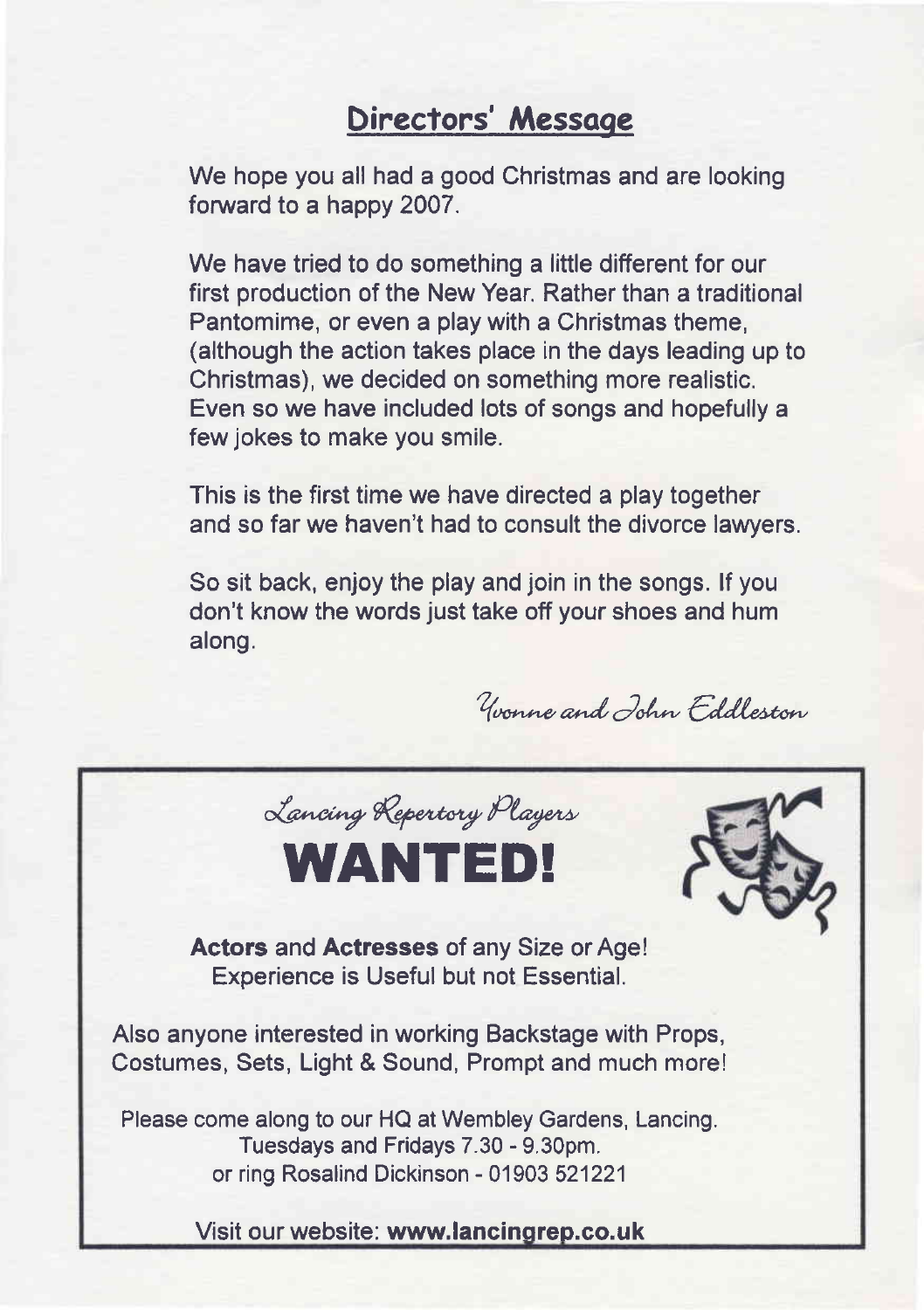#### AboutThe Play

Agatha Sillie and her eight children are what her neighbours think of as the "Family from Hell" until they find out that things could be much worse. The Sillies have been tenants in Shoe Cottage for many years, but now a man from the council comes round to evict the Sillies. He is closely followed by the owner Rachel Shrew and her son Arnold. The neighbours euphoria at getting rid of the family are short lived when they discover the reason for the eviction and what they will have to put up with instead.

Arnold is smitten by Agatha's oldest daughter Millicent, but could she possibly be interested in a nerd like him?

The Shrews and the Sillies seem to be at daggers drawn, but then Willie Sillie hears something that changes everything.

The play takes place at the present time and the scene throughout is the front garden of Shoe Coftage.

Act l.

Interual

Act ll.



The Nursery Rhyme

The lyrics to the popular nursery rhyme go:

"There was an old woman who lived in a shoe. She had so many children, she didn't know what to do. She gave them some broth without any bread, Then whipped them all soundly and sent them to bed."

The Rhyme is very old and there are many versions, many quite gruesome, and there are also many opinions as to its origin.

The first of two suggested meanings is that it refers to Queen Caroline, wife of King George ll, who had eight children. The second refers to King George who began the men's fashion for wearing white powdered wigs. He was therefore referred to as "The Old Woman". The children were the members of Parliament and the bed was the Houses of Parliament - even today the term 'whip' is used in parliament to describe an M.P. who is tasked to ensure that all members'toe the party line',

lncidentally, the wigs worn by women of the period were so large and unhygienic that it became necessary to include mousetraps in their construction,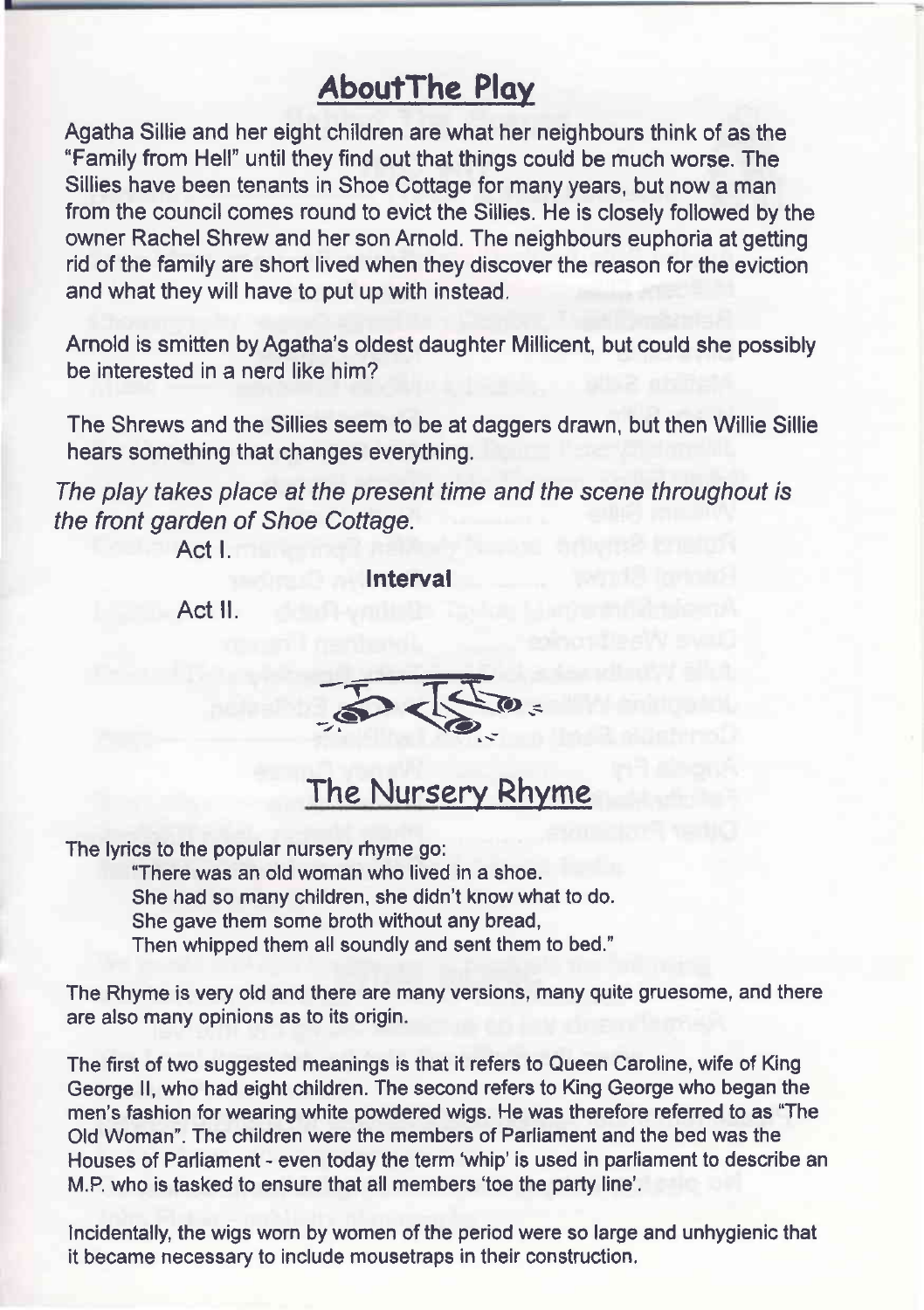

#### The Cost

Agatha Sillie Millicent Sillie Belinda Sillie Dilys Sillie Matilda Sillie Hilary Sillie Jillian Silly Lilian Sillie William Sillie Roland Smythe Rachel Shrew Arnold Shrew Dave Westbrooke ........ Julie Westbrooke Josephine Williams....... Constable Ford Angela Fry Felicity Marsh Other Protestors

Denise Fawke Talia French Charlie Owen Kirsty Cumber Nicole Edwards Shelby Hardy Ami Catling Tacita French Kurtis Hardy Alan Springham Carolyn Cumber Danny Robb Jonathan French Tracy Bowdery Yvonne Eddleston lan Black Wendy Dowse Kellie Waters Philip Norton, John Eddleston, Pat Lewis. Lauren Meredith

#### Speciol Notes

Refreshmenfs will be available during the Interval when the Raffle will also be drawn.

Please remember to SWITCH OFF your MOBILE PHONES.

No photography is allowed during the perfomance.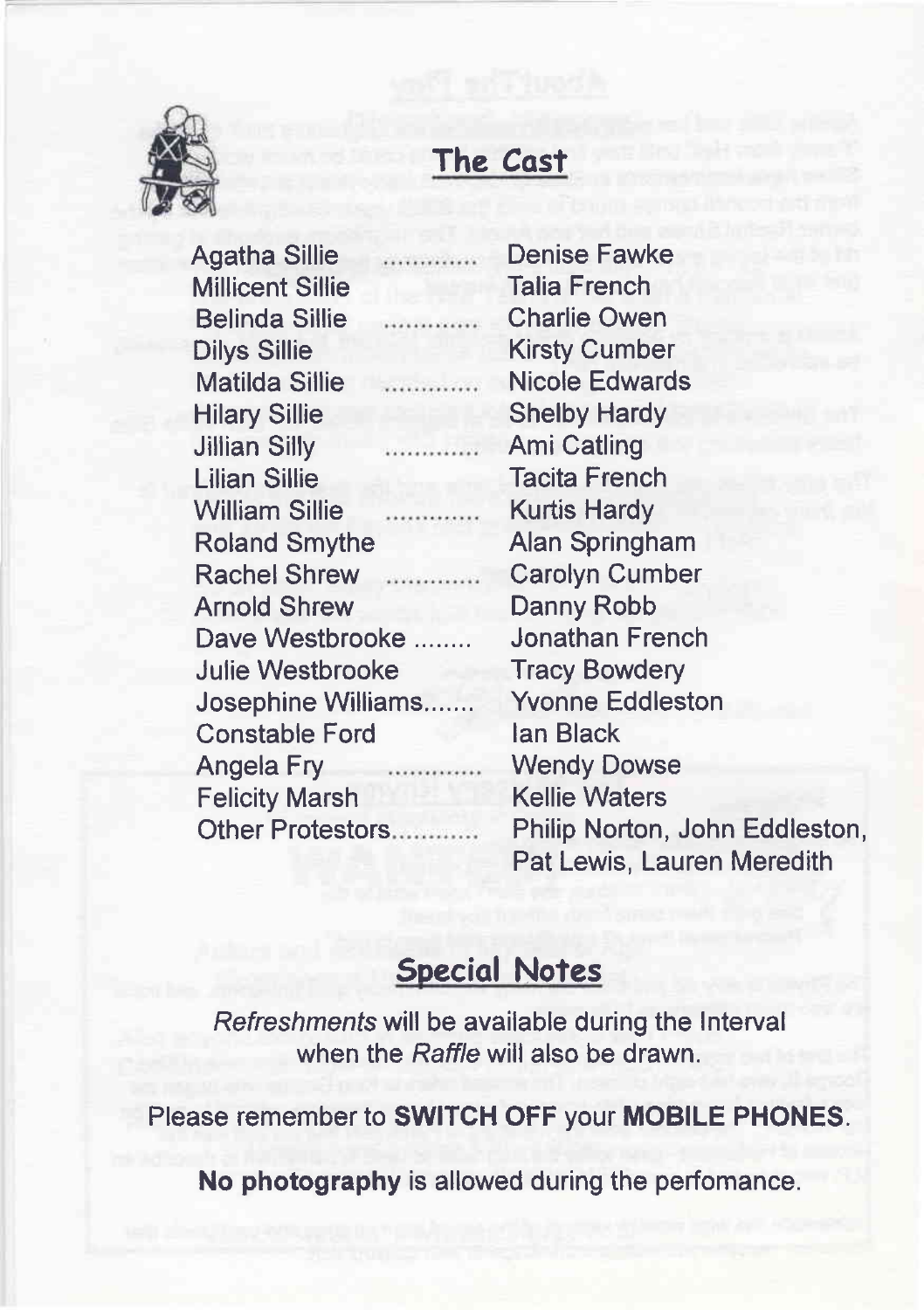#### Behind The Scenes

|                                                         | Directors --------------------- Yvonne & John Eddleston                                   |
|---------------------------------------------------------|-------------------------------------------------------------------------------------------|
| Stage Manager -------------- Marlene Tincknell          |                                                                                           |
|                                                         | Choreography --------------- Kirsty Cumber, Talia French                                  |
| Music -------------------------- Kim Edwards            |                                                                                           |
|                                                         | Set Design / Construction - Marion Taylor, Peter Taylor,<br>Mary MacPherson, Karen Howell |
| Continuity ------------------- Wendy Norton             |                                                                                           |
|                                                         | Lighting ---------------------- Peter Taylor, Matthew Cumber                              |
| Front of House Manager - Rosalind Dickinson             |                                                                                           |
| Props -------------------------- Pat Lewis, Jean Sarfas |                                                                                           |
|                                                         | Box Office ------------------- John & Yvonne Eddleston                                    |

Publicity / Programmes --- Peter & Marion Taylor

We would also like to give special thanks to the following who have supported the Players in this production :-

The Local Press Lancing Parish Council Lancing Library - for providing display space Local Shops - for displaying posters Gardiner & Scardifield - providing transport for the set John Fisher - publicity photographs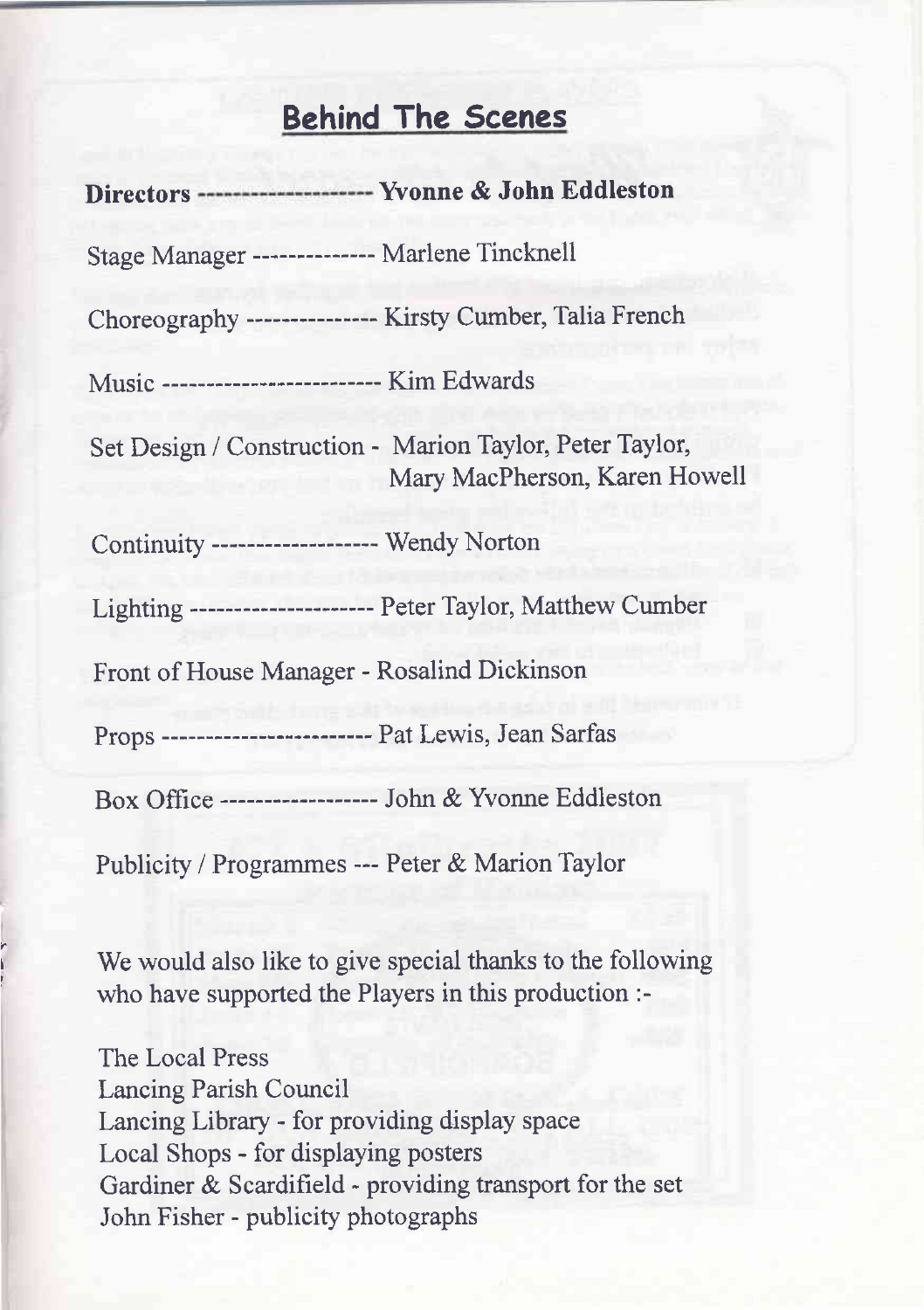#### **LANCING REPERTORY PLAYERS**

Lancing Repertory Players was first formed (with another name) over 70 years ago as a result of the local Women's lnstitute enrolling several husbands for productions. They were re-formed after the war and went from strength to strength, performing at the Luxor Cinema in Lancing (now a cycle shop). Later on, the move was made to the Parish Hall which, when rebuilt, formed what is now the Jubilee Hall,

Through their hard work the Players have established their own rehearsal room, wardrobe and workshop facilities in Lancing that are continuously in use preparing for the next production.

The Players are a very busy group, putting on four productions ayear. That means that as soon as the set is taken down from one play, rehearsals start for the next, in fact of course the planning for a production has to be started long before the previous one is staged. Productions are staged at Lancing Parish Hall with support from local businesses with such things as transport and publicity.

Last year saw a wide variety of productions. Following the Christmas Play in January,  $\vec{A}$ Magical Christmas, they staged "Five Blue Haired Ladies Sitting on a Green Park Bench" in April, this unusual and well received comedy certainly showed the versatility of our lady actors. Then in October, after very hard work by the actors, production team and set builders, we successfully staged an adaptation of Charlotte Brontë's "Jane Eyre".

This year's programme is already underway and full details are on the back cover of this programme.

|                 | <b>GTA Minibreaks 2007</b>                                                                          |      |
|-----------------|-----------------------------------------------------------------------------------------------------|------|
|                 | <b>Selection of Holidays</b>                                                                        |      |
|                 | <b>March 2 Swinging 60s weekend</b>                                                                 | £125 |
| <b>April 21</b> | Paris - Da Vinci Code                                                                               | £94  |
| <b>May 19</b>   | <b>Rouen &amp; Monets Garden</b>                                                                    | £65  |
| <b>June 16</b>  | Leuven & Mechelen                                                                                   | £68  |
| <b>June 28</b>  | <b>Spanish Minicruise</b>                                                                           | £85  |
|                 | <b>PHONE 01273 465500 FOR A COPY</b><br>OF OUR BROCHURE ON ALL OUR<br><b>HOLIDAYS AND DAY TRIPS</b> |      |